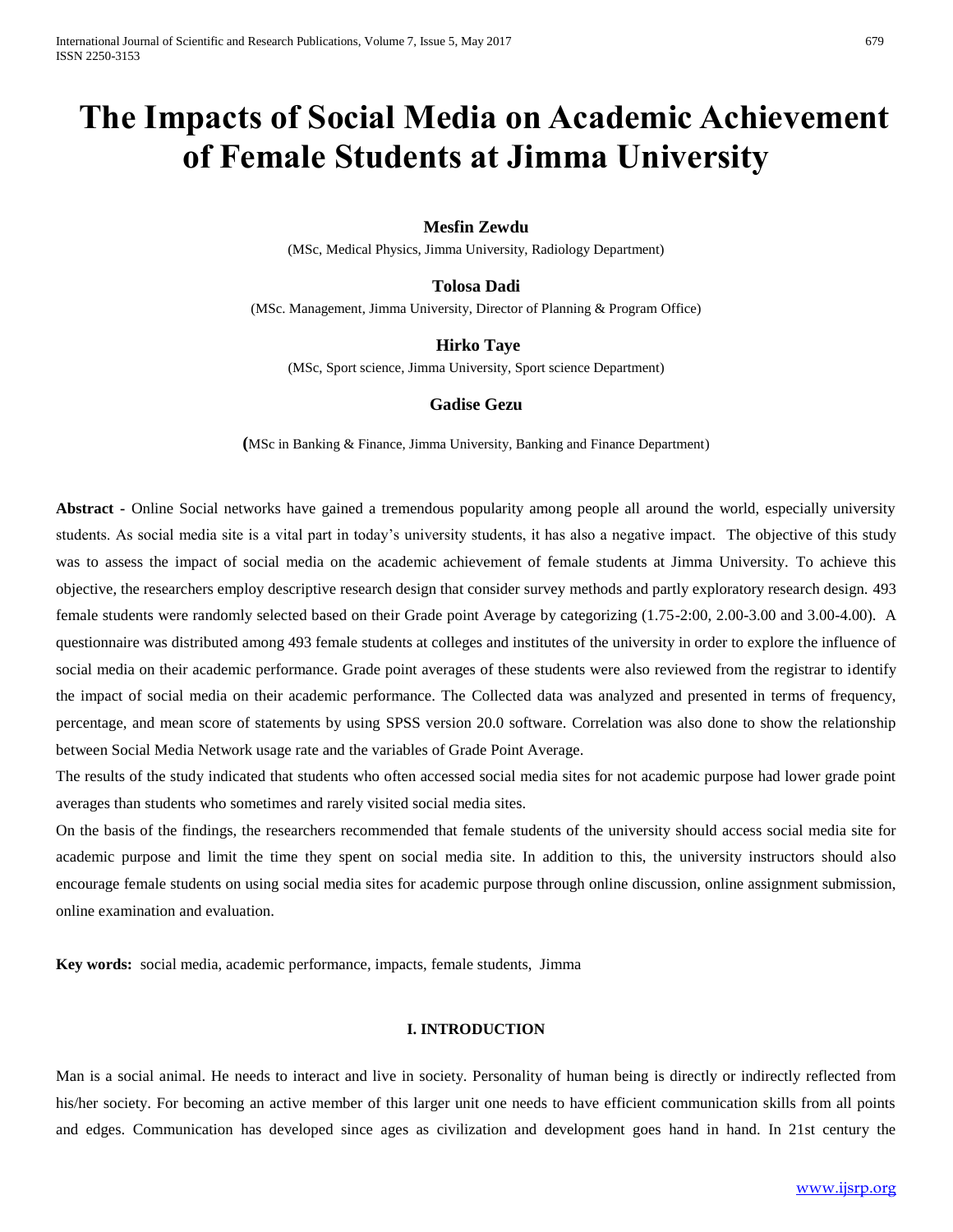communication is faster, better and efficient the credit goes largely to technology. Internet has profoundly changed the human experience. Socialization is an important aspect of this technology. All internet users say one of their primary purposes for going online is for communication [1]. Socialization via the internet has become an increasingly important part of young adult life. The primary tools that enable socialization on internet are Social Networking

Sites and instant messages. Social Networking Sites are the example of techno-oriented communication. Facebook, Friendster, Twitter, Tumblr, Yahoo Messenger, and Skype are examples of the new phenomenon of online social networking [2]. It is through these sites that

people come in contact of their society members to seek mates, sharing knowledge, skills, culture, search for entertainment and participate in political spheres[3].

Social Network Service is also known as SNS. A SNS is an online service platform, or site that focuses on facilitating the building of social networks or social relations among people who, for example, share interests, activities, backgrounds, or real-life connections [4]. SNSs such as Facebook, Twitter works like this. Adolescents who become members of these SNSs communities, they will firstly get a personal profile which will show their personal information including the name, job, photo, relationship status, religion, hobbies and so on. Then networks of friends are made and other users can then click on their profiles and traverse ever broadening social networks [5].

These facilities are used by people of all age groups, but the predominant Social networking site users are youth; three quarters of adult internet users under age 25 have a profile on these sites [6]. The popularity of these sites is attracting more and more youth users. In 2005, only 8% of adult internet users had an online profile, today that number has quadrupled to 35%" (6). The excessive use of these sites not only have long lasting effect on psyche of students but also affects the physical, mental and social aspect of life. Sometimes these sites also affect the academic achievement of the student because they don't want to leave that particular aura and thus their concentration stands divided [7].

Besides the above mentioned view there is yet an arena of knowledge that holds the view that every student is unique in their own way; some are able to express themselves openly are termed as extroverts while others are shy in nature are called introverts. Social networking facilitates open communication, leading to enhanced information discovery and delivery [8]. In addition, it does not require one to voice out their opinions and ideas. Individuals are able to choose the preferred option and that is to communicate through social networks.

Social networking sites have brought both good and bad to the present generation. Social networking site has helped many students to acquire knowledge from one another over internet without necessarily have to meet physically [9]. On the other hand, social networking sites have caused many problems [10]. For instance many students have lost their interest in their studies as they spend most of the time on these sites [9 & 10].

The time spent on online social networks was found to be heavily influenced by the attention span of the students. Specifically, we determined that the higher the attention span, the lower is the time spent on online social networks [9]. Further, attention span was found to be highly correlated with characteristics that predict or influence student behavior, such as their perceptions about society's view of social networking, their likes and dislikes of online social networks, ease of use of Online social networks [9].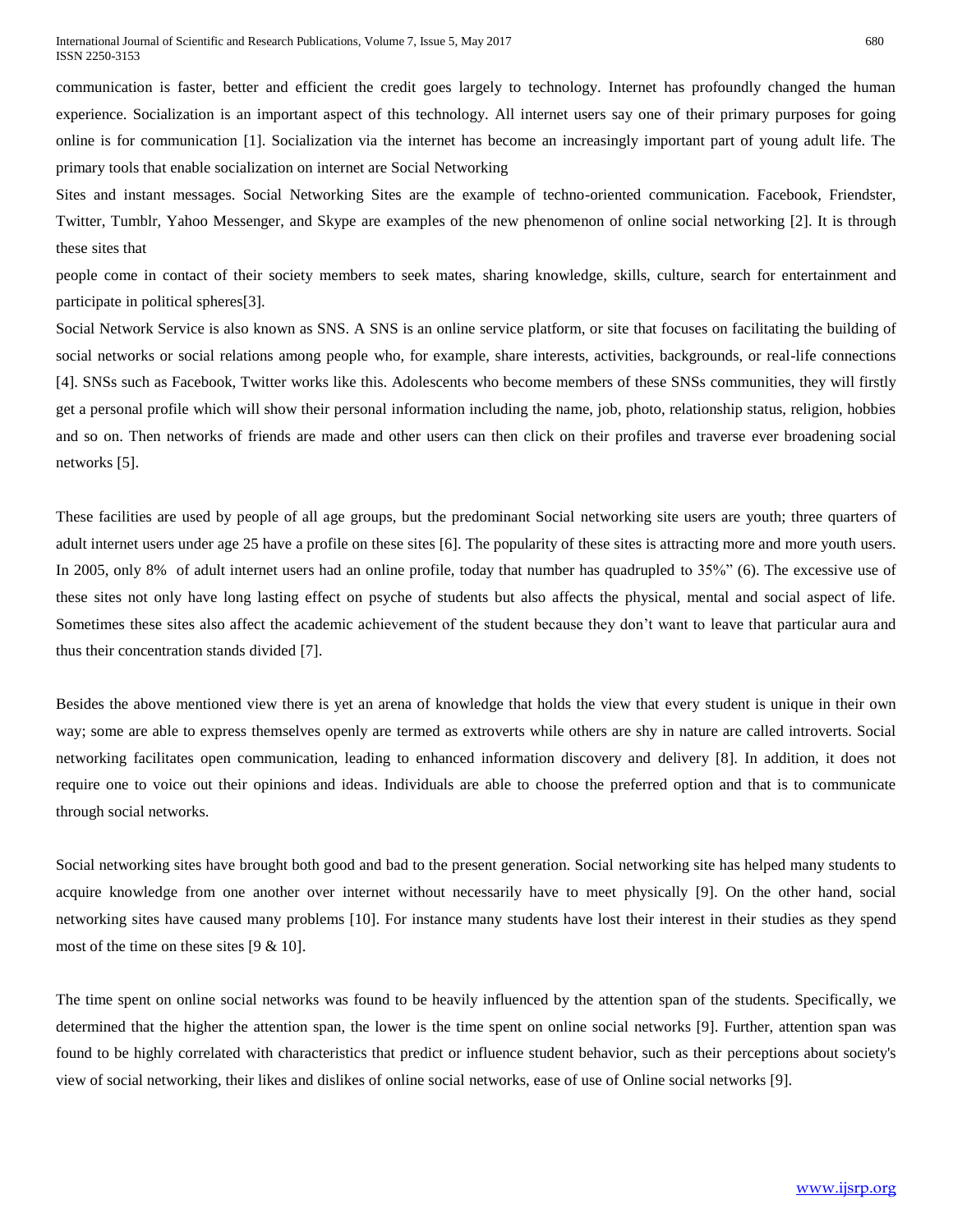On the other hand there are many researches highlighting that the use of social networking sites does not affect academic achievement adversely. Often students use social networking websites to discuss their academics issues formally and informally and also to interact with their instructor, teachers and professors [11]. The University of New Hampshire agrees, and believes that current college students grew up in the technology era and social networking is now just a part of a student's daily routine. Their research show that 63% of heavy users received high grades, compared to 65% of light users' [6]. The University of New Hampshire said that a majority of students use social networking for social connections and entertainment, but are also using it for education and professional reasons.

Although minimal researchers have previously examined the impact of social media on academic performance of student in general, they have failed to target females in higher learning institute in Ethiopia. As a country, improving the academic achievement of female students are the major issues and all the efforts and resources are engaged in to it. Government, non-government organizations and international partners all are giving their utmost effort to improving the academic achievement of female students and to assure quality of education. But, the effect of using social media on the academic achievement of university students, especially female students is on the bottom of their priority list. That's why there is no information and studies on the effect of using social media on academic achievement of university students in this country.

Studies have not been conducted so far on the effect of social media on the academic achievement of female students in higher education in Ethiopia. Hence, findings from this study will provide a starting point for university authorities and all concerned groups to identify the effect of social media on academic achievement of female students in higher education's and take appropriate measures. Moreover, this study would serve as baseline information for future intervention program on effect of social media on student academic achievement. Last but not least it will be helpful for higher education program planners to consider effect of social media on students' academic achievement in their priority education issues. Therefore, this study was conducted to identify the impact of social media on academic achievement of Jimma University female students.

### **Operational Definition**

**Social Media**: Group of internet based application that allows the creation and exchange of user generated content.

**Social Networking Sites:** A website where people put information about them and can send to others.

**Social Media Network:** The use of internet to make information about yourself available to other people especially people you share an interest with to send messages to them.

**Academic:** It is concerned with Studying from books & practical work.

**Students:** Female students who are Studying at Jimma University.

### **II. LITERATURE REVIEW**

Previous literature recognized the challenges that are connected with using social media in higher education. [12] Carried out an empirical study of social networking usability among University students in the United Kingdom. The study involved 76 participants for the questionnaire and 14 granted interviews. The study discovered that, there are 5 major challenges of social networking and its relation to learning such as studying originality and copyright issues feeling of information constraint. Teachers sometimes are not up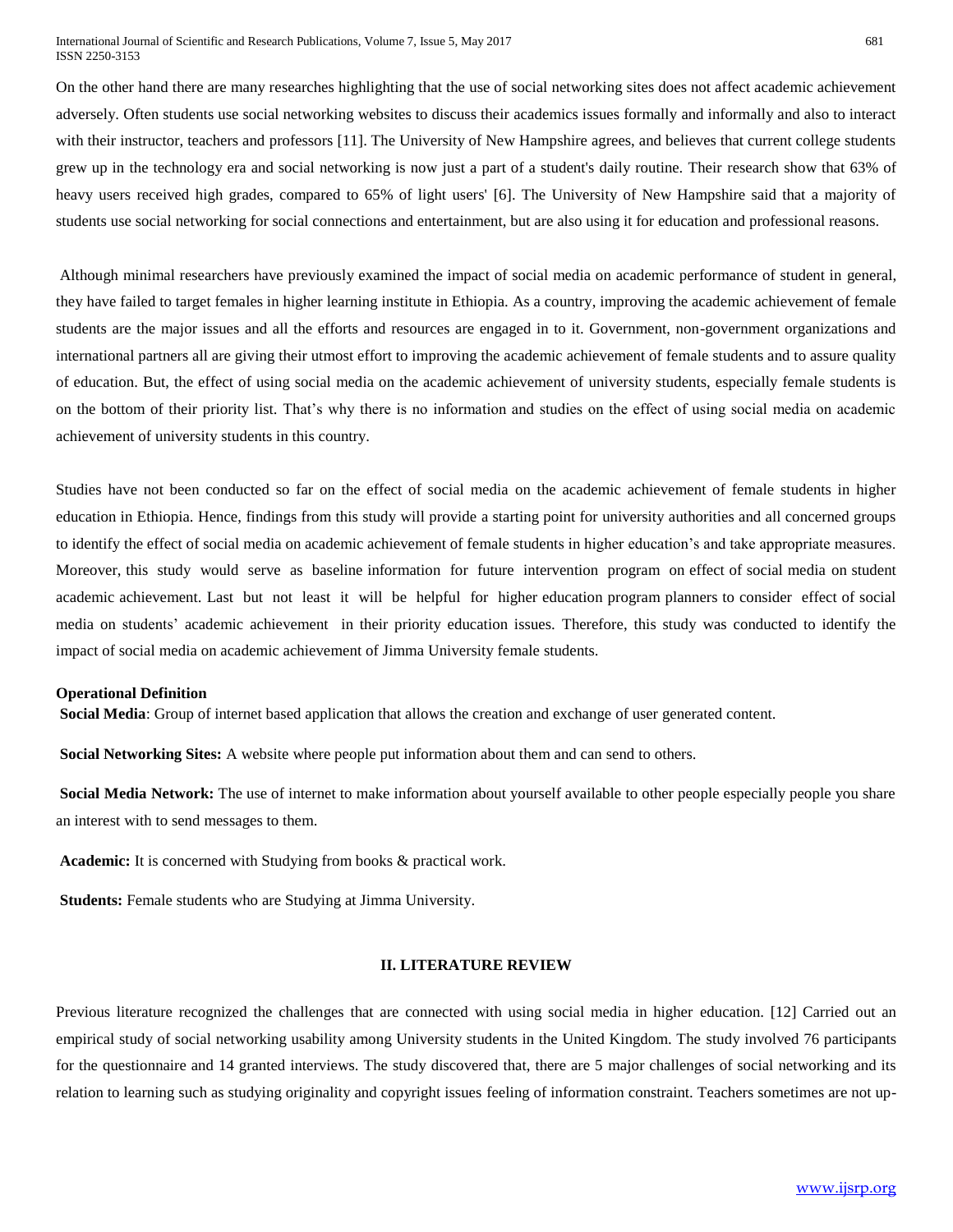to-date and could not understand how to integrate and take advantage of social software into their classes. The findings of the study confirmed the earlier issues outlined by [13] according to their next generation research in three Australian Universities.

Using social media by University students is certainly a fascinating portion of research for educationists and social scientists. [14] Maintain that in the available literature there are beneficial designs and styles of employing it at school level. It describes the introduction of contents and focuses on how to share, interact, and collaborate and socialize by its use. There appear different top reasons to justify using social media in greater education. It usage was confirmed by preserve setup its familiar with enhance study encounters of students by provision of e-support services on their behalf [15]. It's familiar with facilitate communication among and between students in virtual cities. Amongst others, the Face book appears being most likely probably the most favorite was suggested as a means of communication for reaching students [16].

Some social media such as Wikipedia and to some extent blogs encourage investigative-based and collaborative activities among students in higher education. This open access for active participation and can therefore create opportunities for effective learning. Linked with this principle of collaborative development among learners, social media enable learners and teachers to share and publish information as a result of the learning activity (e.g., course materials such as course syllabus, course notes, assignments, test cases, etc) and invite feedback from peers. By publishing and presenting their work to a wide audience through blogs, wikis, or podcasts, learners benefit from the opportunity to appropriate new ideas, and transform their own understanding through reflection [17].

Students especially at higher level of learning can function collaboratively through exploring the opportunities given by online social atmosphere to resolve certain academic issues or issues with their peers [18&19] This is indicative that through collaborative or team learning through integration of social media, students can establish positive contact, using the goal of working towards particular final results, both in offline and online modes [20].

Social Media to assist Collaborative Learning (SSCL) might be the pc network found in learning atmosphere for encouraging the students in learning process and cooperates in groups with the group process, communication involving the students, experts and workplace entrepreneurs. The understanding and experience is viewed since the tools for understanding construction that's precise and matches the particular context in solid existence [21].

According to [22] Facebook users often time experience poor performance academically. Similarly, [23] posit that social media is negatively associated with academic performance of student and is a lot more momentous than its advantages. Internet addiction consequently gave rise in internet usage within the last couple of decades. [24] Recommended that addicted users prefer using internet setting back their personal and professional responsibilities which ultimately leads to poor academic performance.

According to [25] pointed out that Facebook users devoted lesser time to their studies in comparison to nonusers did and subsequently had lower GPAs. [26] Also mentioned that among various unique distractions of every single generation, Facebook remains a major distraction of current generation. According to [27] impairment of educational performance and internet dependency are correlated by utilizing synchronous communication programs including internet sites and forums. There are benefits and risks associated with using any social network. There have been reports regarding its effect on students' academic performance. Some researchers investigated the end result of social networking usability among College students' and with their academic performance. They found a poor effect and influence when the media is overuse in such a way that do not academically improve learning or its process [28- 31]. Other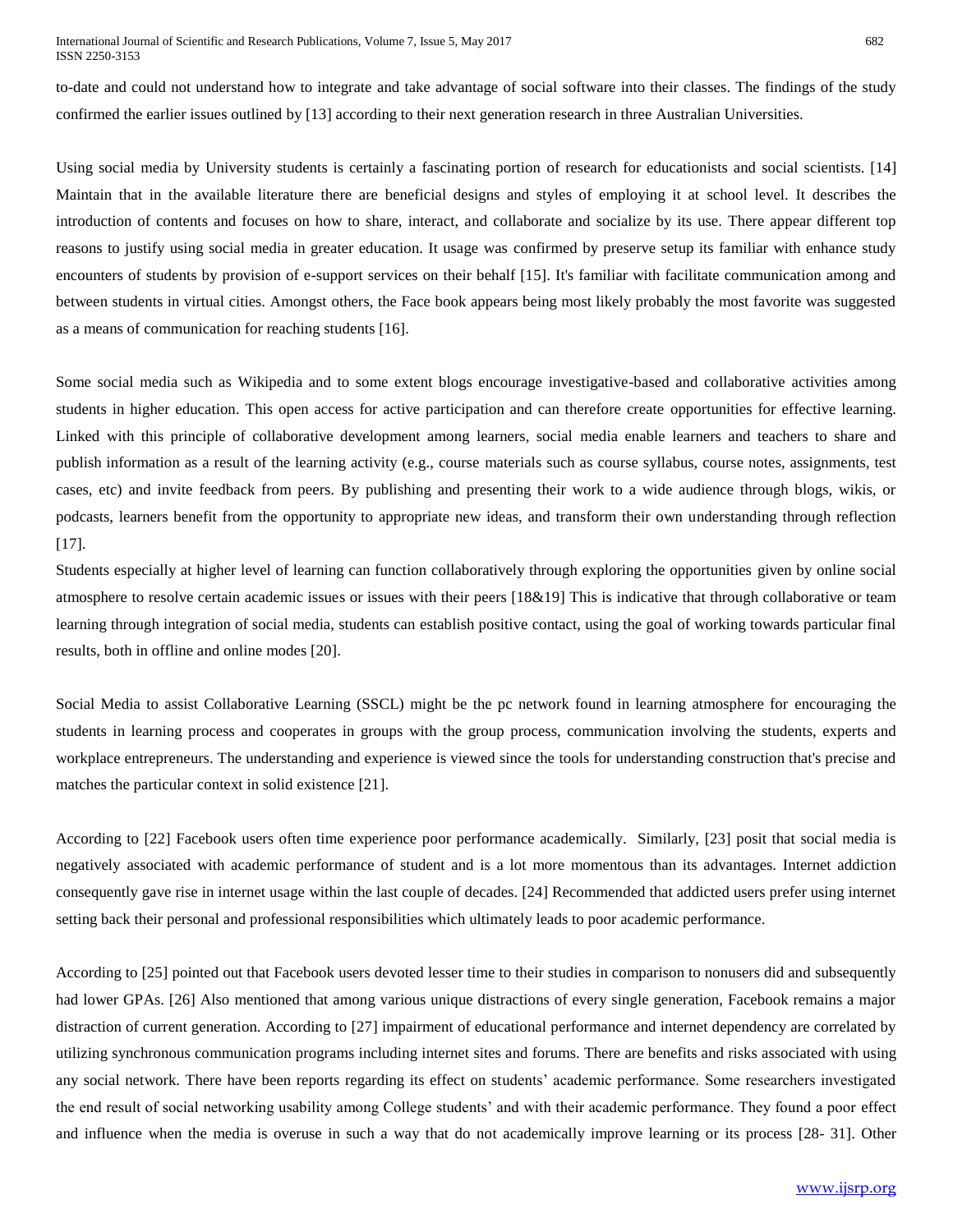researchers examined this same problem but found either no significant relationship between using social networking and student academic performance [32&33], or really a factor in students' academic performance [34].

# **III. MATERIALS AND METHODS**

### **Study Design and Setting**

Its University based study utilizes descriptive cross-sectional research design that consider survey methods and partly exploratory research design. By using this method the researchers are going to describe the existing impact of social media on female academic achievements at Jimma University from December, 2015- March 2016. The population of this study comprises of all female students from seven colleges &one institute registered at the university in academic lender of 2014/2015.Fresh man female students were excluded from this study since they have no GPA during the study period.

### **Nature and Instruments of Data collection**

To achieve the objective of this research, the researchers were used survey questionnaire measures academic performance, time spent online using Facebook. The questions are formed by Likert scale, interval options and yes or no questions. The research instrument was developed based on the Literature, existing survey and previous studies.

### **Sampling Technique/ Sample Size**

The researchers used Random sampling methods. Accordingly 493 female students were taken randomly from all colleges & institute.

### **Data Analysis Procedure**

Obtained data was checked for error and then data entry was completed and final data was analyzed by using SPSS VERSION 20.0 software. Simple tables, Mean, frequency percentages, & figures, was used in the presentation and analysis of the data generated for the study. Correlation was done to show the relation between **SMN** usage rate and the variables of **GPA** and relation between SMN usage rate and the variables of age. Correlation coefficient at 99% confidence level was done to show relation between SMN Variables &SAP

### **Ethical consideration**

This study was done according to the research protocol of Jimma University. The proposed study was submitted to the office of v/president for Research & technology transfer of Jimma University for review and ethical approval. After it has been reviewed by relevant IRB, Ethical clearance was obtained to conduct the proposed study.

### **IV. RESULT AND DISCUSSION**

# **Relationship between Social Network Variables and Students Academic Performance:**

To study the relationship between use of social networks and students' academic performance, we selected variables that can identify uses and gratification that the students draw from social networks. These variables show effects of social networks on students' academic performance and the futuristic online and offline paradigms that can enhance teaching methodology.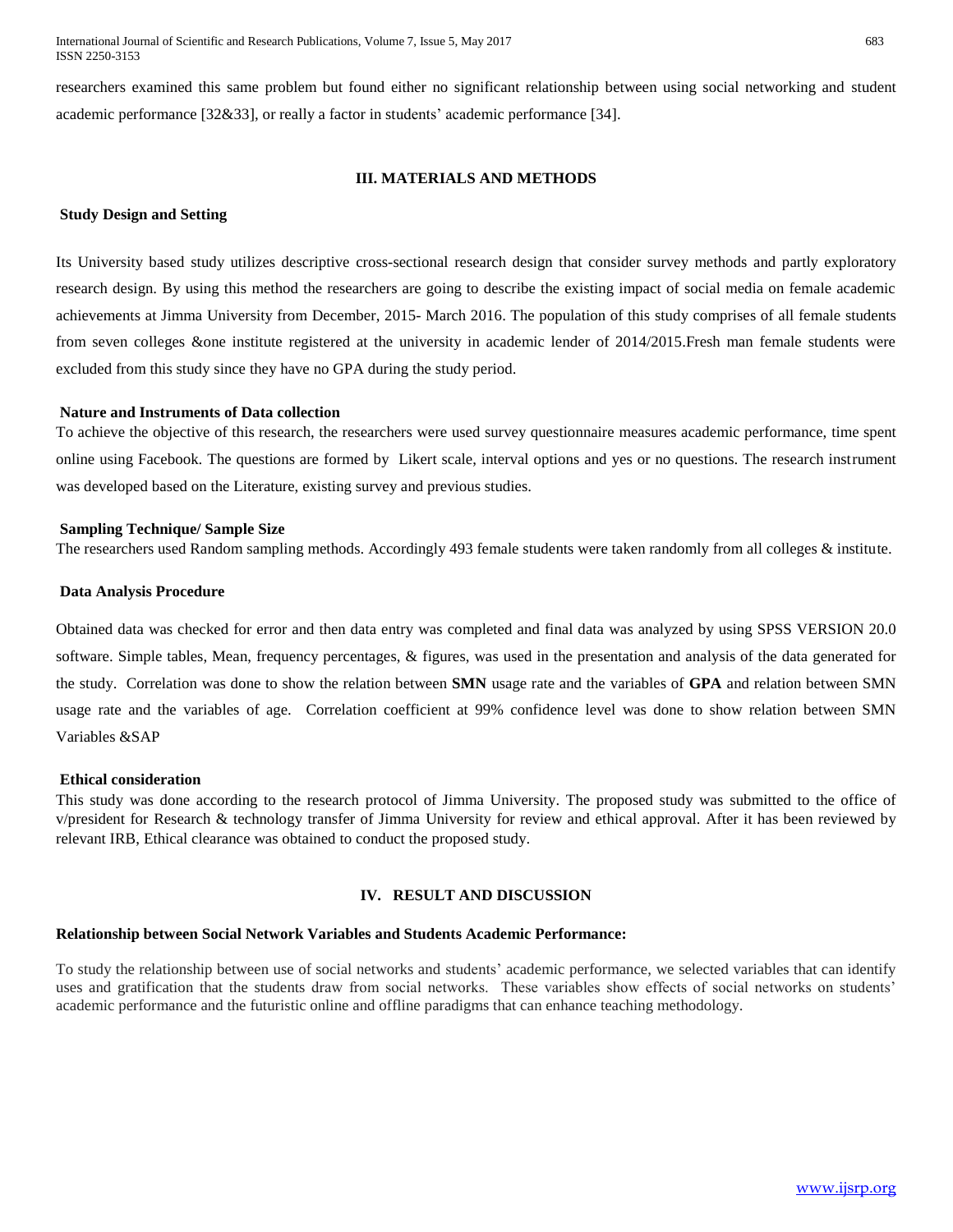| Variables                     | $n\left(\%\right)$ |
|-------------------------------|--------------------|
| Age                           |                    |
| $\overline{20-25}$            | 325(65.9)          |
| $\geq 26$                     | 168(34.1)          |
| College                       |                    |
| <b>JUCAVM</b>                 | 60(12.2)           |
| <b>CHS</b>                    | 75(15.2)           |
| <b>JIT</b>                    | 67(13.6)           |
| Low & Governance              | 45(9.1)            |
| <b>Natural Science</b>        | 56(11.4)           |
| Social science                | 70(14.2)           |
| <b>BECO</b>                   | 75(15.2)           |
| Education & Behavrial Science | 45(9.1)            |
| Religion                      |                    |
| Muslim                        | 117(23.8)          |
| Orthodox                      | 189(38.4)          |
| Protestant                    | 156(31.6)          |
| # Others                      | 31(6.2)            |
| Year of Study                 |                    |
| $2 - 4$                       | 373(75.7)          |
| $\geq 5$                      | 120(24.3)          |
| Grade average point (GPA)     |                    |
| $1.5 - 2.0$                   | 39(7.8)            |
| $2.0 - 3.0$                   | 410(83.2)          |
| $3.0 - 4.0$                   | 44(9.0)            |

Table 1. Descriptive Profile of the Respondents.

# others-Catholic, Jehovah & Tradition

The above data shows the demographic information of students in this study.

# **Uses of Social Media Network (SMN)**

As fig 1 below shows, from a sample of 493 female students we found that all the students used one or the other social networking site. The social networking sites that students used for academic purposes included YouTube, twitter and Facebook. Face book was the highest SMN used of all &twitter was the least used of all the websites.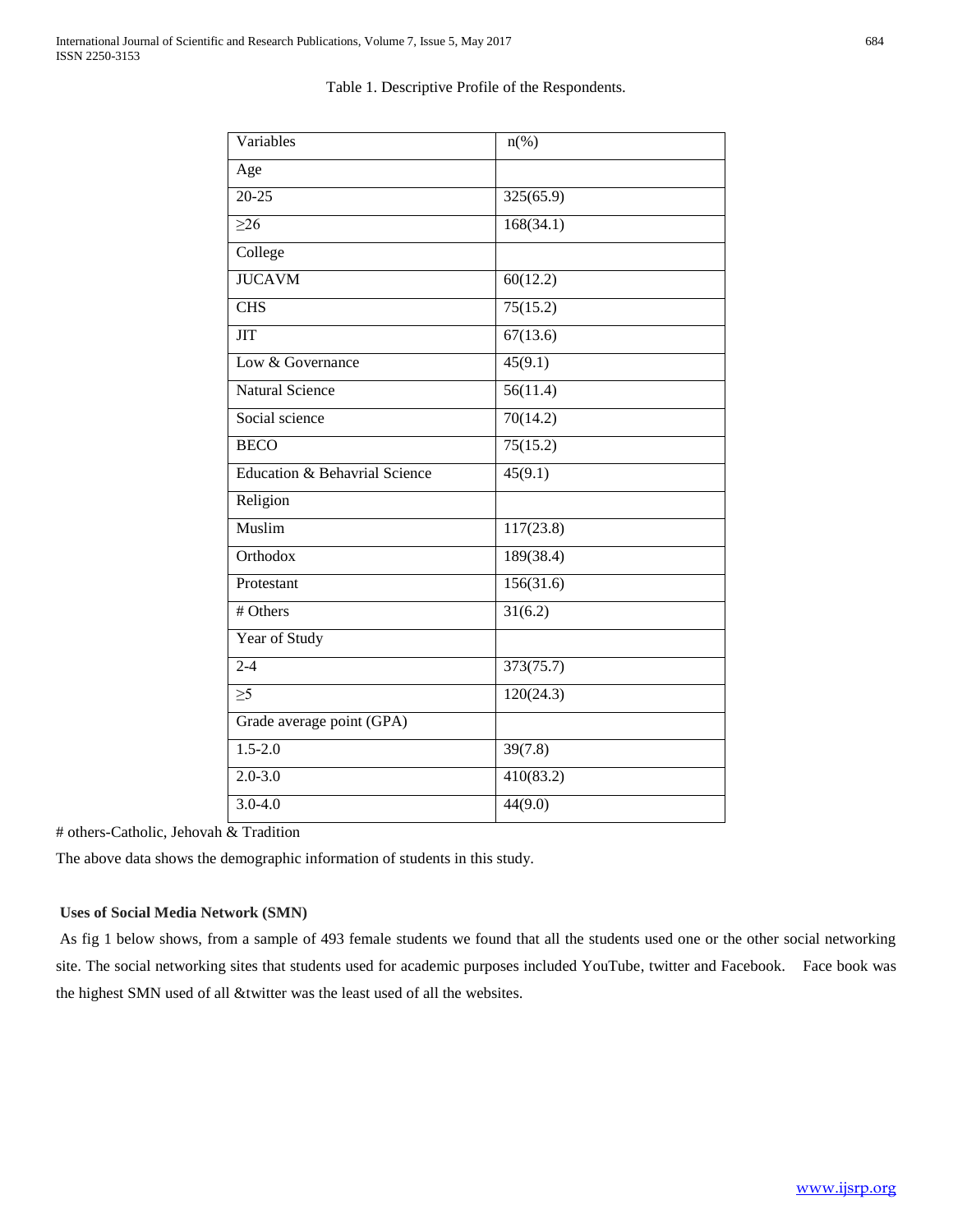

Others include; messenger, Viber, Skype &WhatsAPP

# **Use of SMN on Mobile Phones**

Seventy-six percent of the respondents reported that they used a social media networking site on phone. This increased the approachability and flexibility of being in touch. Smart features available on social media networks like reading RSS feeds, location tagging and status updates were popular uses of social network on mobile phone. These were not directly related to education (Fig 2).



[www.ijsrp.org](http://ijsrp.org/)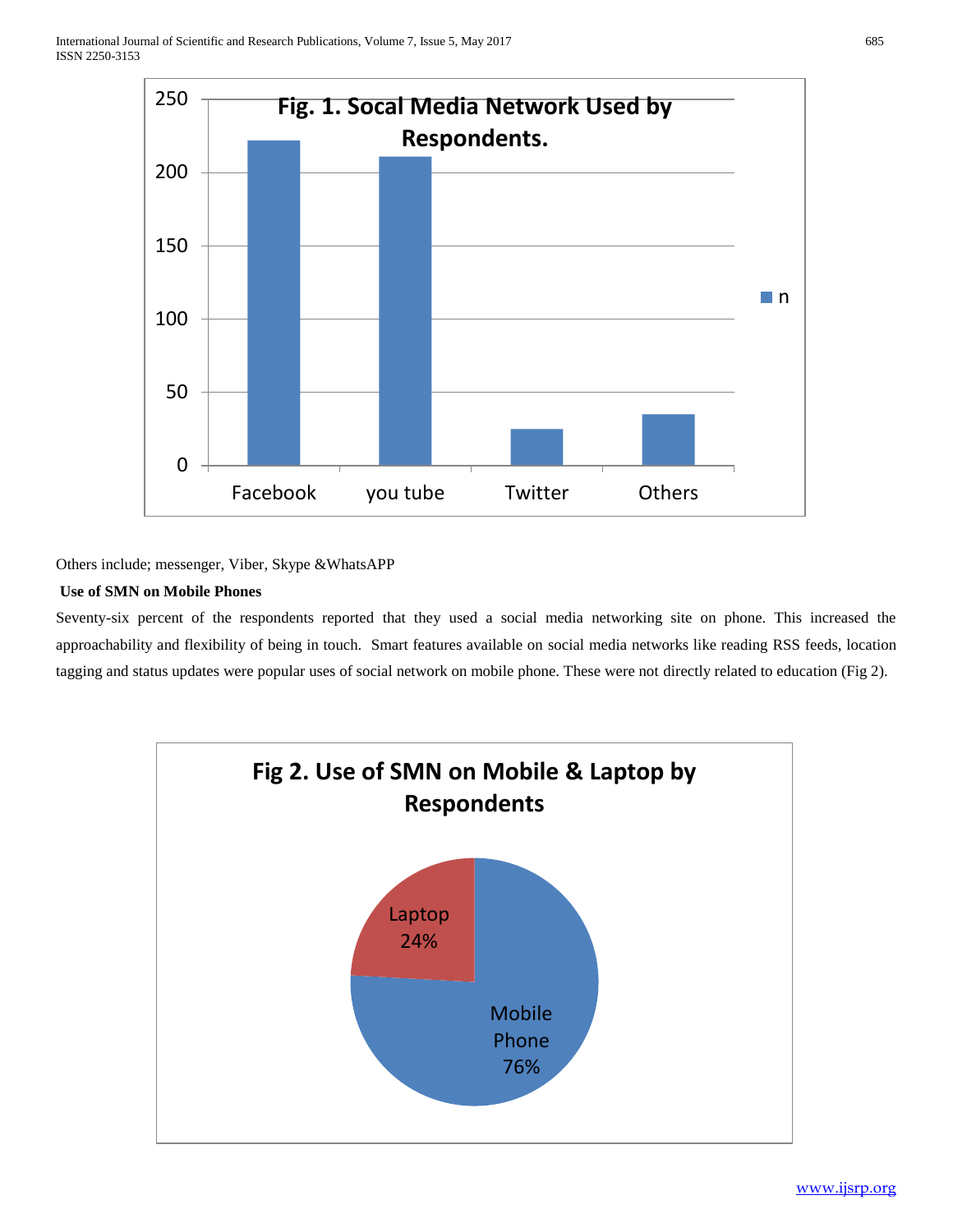# **Time Spent on SMN:**

The respondents reported the number of hours they spent on social networks per day. 89(18.1%) of the respondents spent one hour, 198(40.2%) spent two hours per day and 164(33.3%) spent four hours. They were no respondents who spent zero hours on the social media networks. The consumption levels greater than four hours are the highest (see Fig 3).



# **Number of Social media Networking Sites Used**

The number of social media networks used by the students also varied.13% used only one social network, 49% used two, 27% used three, and 11% used more than social networks. The popularity of SMN cannot be ignored with 49 % using at least two social networks (Fig 4).



[www.ijsrp.org](http://ijsrp.org/)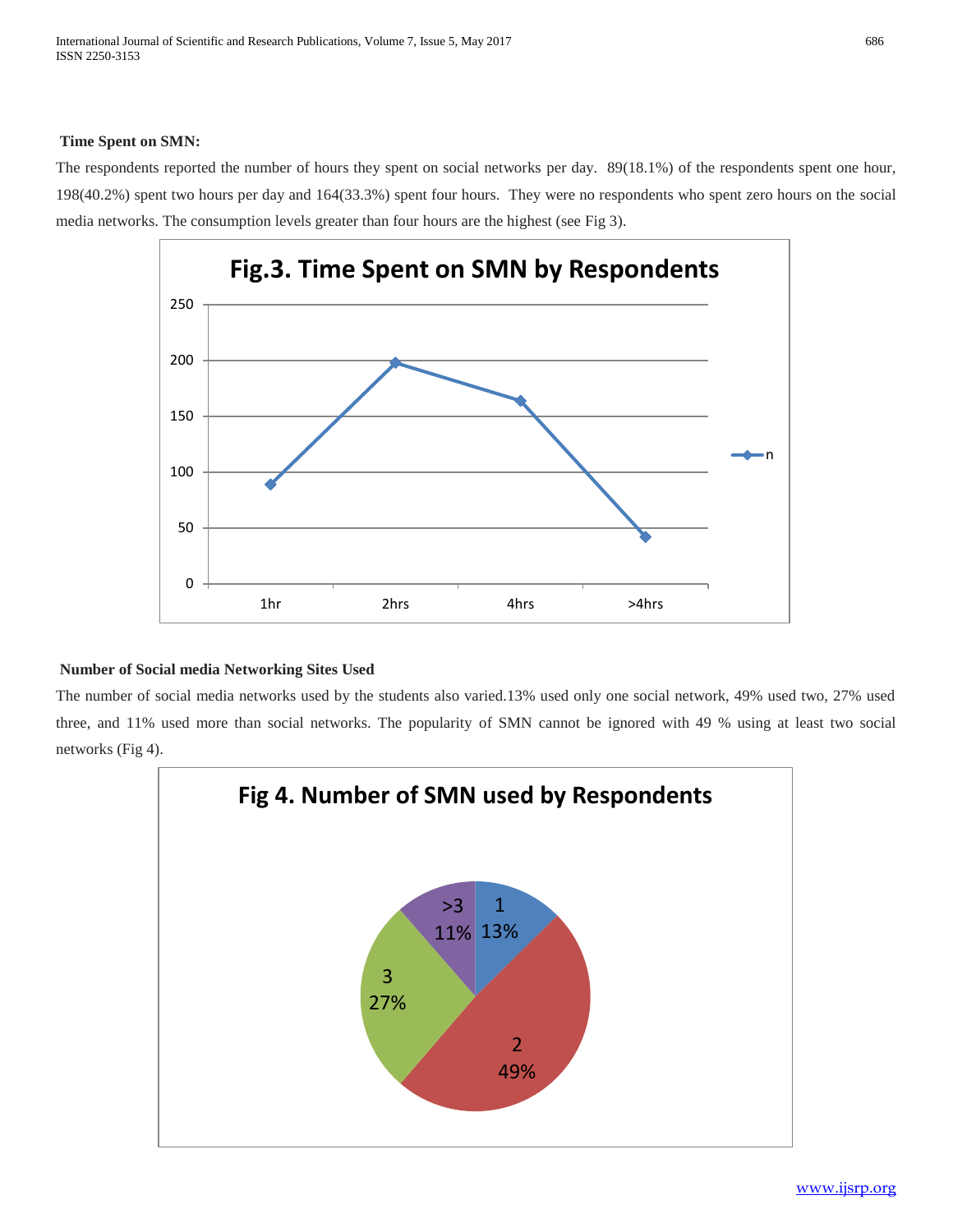# **4.6. Purposes for which the students used social media network sites:**

The next variable in this assessment was the purposes for which the students used social media network sites. The students were able to point out the different purposes for which they used the SMN. In Table 2 we see that the highest score of 65 % is for chatting & followed by 54% for downloading music /video. Only 32% is used for searching assignment/quizzes. Uploading music \ video, Blogging, Posting photos & Communication with teachers/class fellows was the least purpose used by the students (4%, 5%,16%&18% )respectively.

Downloading music and videos were not only educational but consisted of several genres. The highest score revealed that the students used it for chatting. Downloading music/videos, posting photos and chatting can be categorized as entertainment use.

Educational activities like publishing articles, searching for assignment/quizzes, communicating with teachers comprised of a lesser score. Only 4% used SMN for uploading videos. 32% for searching for assignment/quizzes, 8 % for blogging,18 % communication with teachers. This reflects that SMN were used by students for entertainment mostly and less for educational purposes.

# **Table 2: Percentage of Usage of SMN by Respondents**

| Purpose                                       | (% ) |
|-----------------------------------------------|------|
| Downloading music \ video                     | 54%  |
| Uploading music \ video                       | 4%   |
| Posting photos                                | 16%  |
| Chatting                                      | 65%  |
| <b>Blogging</b>                               | 5%   |
| Communication with teachers/<br>class fellows | 18%  |
| Searching for new friends                     | 20%  |
| Searching for assignment/quizzes              | 32%  |
| Any Others                                    | 12%  |

# **Community \ Groups \Sharing:**

Nearly all respondents were members of a community or a group on social networks. The kind of communities they joined was for educational, entertainment, information and for any other uses.  $102(20.7 %)$  used SMN for educational purposes,  $122(24.7%)$  for entertainment, 207(41.9%) for Information and 62(12.6%) for any other use.

The maximum groups and communities joined by students were for information. The students chose groups that were related to their discipline and joined educational communities with which they shared common interests (Fig 5)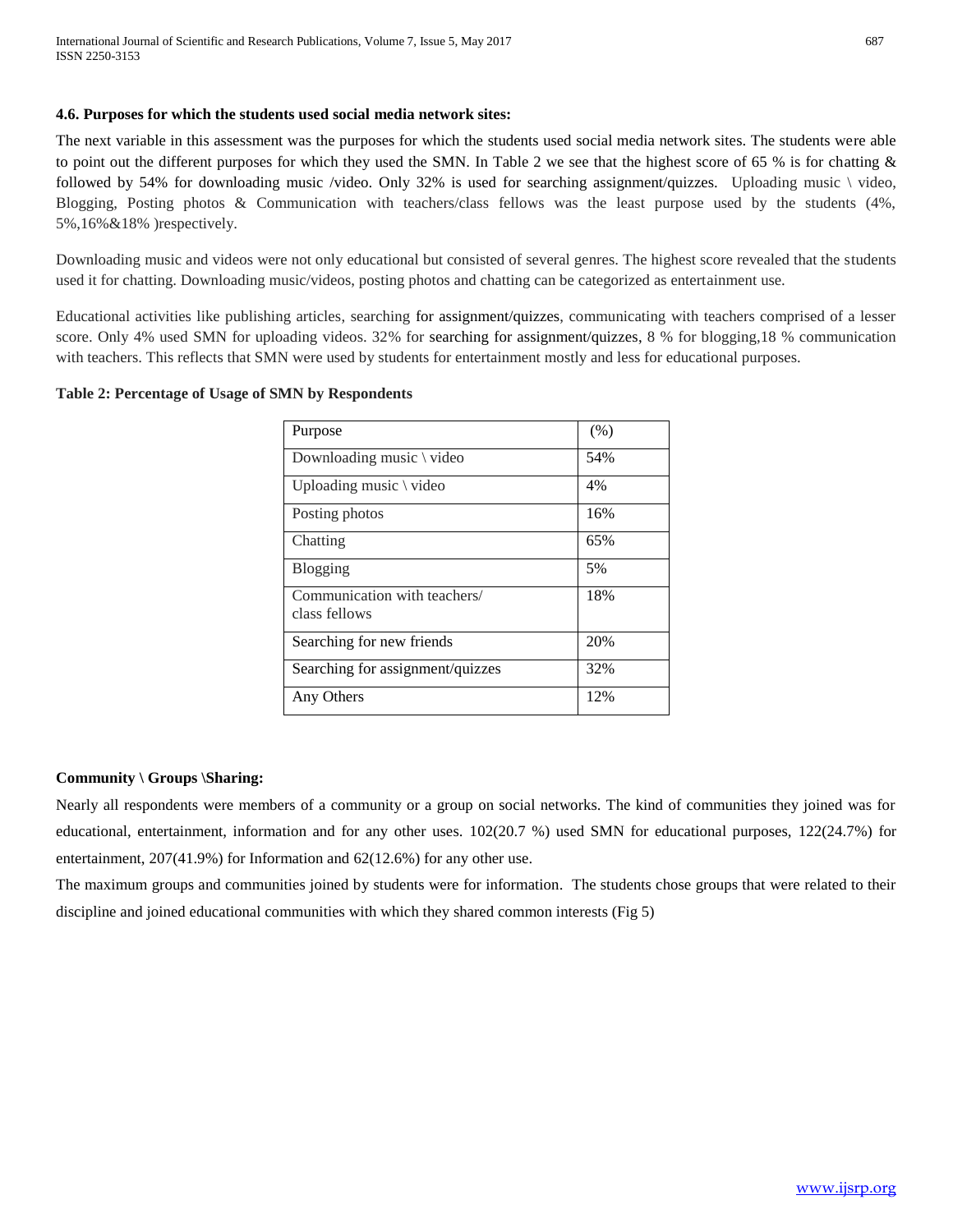



The students were asked the influence of using SMN on their academic performance. 58% of the respondents outline that using SMN has negative impact on their academic performance 42% outline using SMN has positive impact on their academic performance(fig.6).

# **Correlation between SMN usage rate and the variables of GPA**

To calculate the magnitude of the relationships or correlations between the various variables the researcher examined the **r** values. As the value of r increases, the strength of the relationship between the two variables increases and vice versa.

The value of **r** usually ranges between -1 to 1 and could be either positive or negative. In fact, the sign of positive or negative means only directionality in this relationship and has no numeric value. If the sign of r is positive that means the increase in value of one variable leads to an increase in the value of the other one, whereas, the negative sign means that if the value of the first variable increases that means a decrease in the value of the other.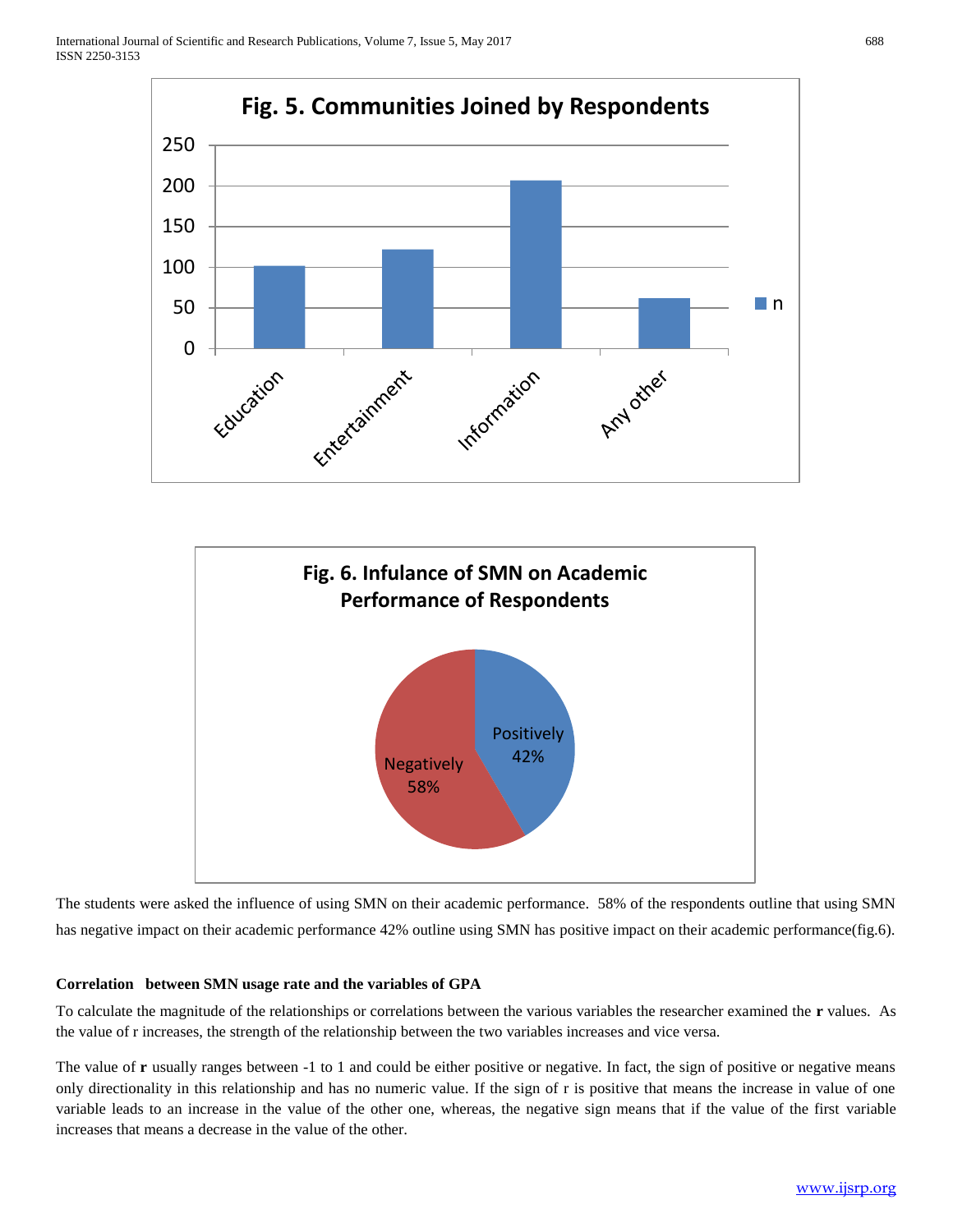Besides, if the value of r is 0.8 or higher this means that a strong relationship exists between the two variables. If the value of r is between0.4-0.7 it is considered a moderate relationship. But, if r is less than 0.4 the relationship is considered weak.

According to Table 3 below the correlation between (the times spent on SMN per week) and (most recent cumulative college GPA of the students) is a positive weak one. Therefore there is no statistically significant effect of time spent on SMN and students' academic performance represented in their GPA. These findings answer the major research question in this study.

|                          |                     | Sum Total of week hours     | What is most |
|--------------------------|---------------------|-----------------------------|--------------|
|                          |                     | Weeks<br>$+$ weekends<br>in | recent GPA   |
|                          |                     | week                        |              |
|                          |                     |                             |              |
| Sum Total of week hours  | Pearson Correlation |                             | .031         |
| Weeks<br>+weekends<br>in | $sig(2-tailed)$     | 1                           | .762         |
| week                     | N                   |                             |              |
|                          |                     | 164                         | 164          |
| What is most recent GPA  | Pearson Correlation | .031                        | $\mathbf{1}$ |
|                          | sig(2-tailed)       | .762                        |              |
|                          | N                   |                             |              |
|                          |                     | 44                          | 44           |

|  |  | Table 3: Correlation between SMN usage rate and the variables of GPA Correlation |  |
|--|--|----------------------------------------------------------------------------------|--|
|--|--|----------------------------------------------------------------------------------|--|

According to Table 4 below the correlation between (the times spent on SMN per week) and (age groups of the students studied) is a negative weak one. Therefore there is no statistically significant effect of students' age and time spent on SMN. These findings answer the our research question in this study.

|                             |                     | Table 4: Correlation between SMIN usage rate and the variables of age |              |
|-----------------------------|---------------------|-----------------------------------------------------------------------|--------------|
|                             |                     | Sum Total of week hours                                               | What is age? |
|                             |                     | $+$ weekends<br>Weeks<br>in                                           |              |
|                             |                     | week                                                                  |              |
| Sum Total of week hours     | Pearson Correlation |                                                                       | .082         |
| Weeks<br>$+$ weekends<br>in | $sig(2-tailed)$     |                                                                       | .626         |
| week                        | N                   |                                                                       |              |
|                             |                     | 164                                                                   | 164          |
| What is age?                | Pearson Correlation | .082                                                                  |              |
|                             | $sig(2-tailed)$     | .626                                                                  |              |
|                             |                     |                                                                       |              |

168

N

Table 4: Correlation between SMN usage rate and the variables of age

168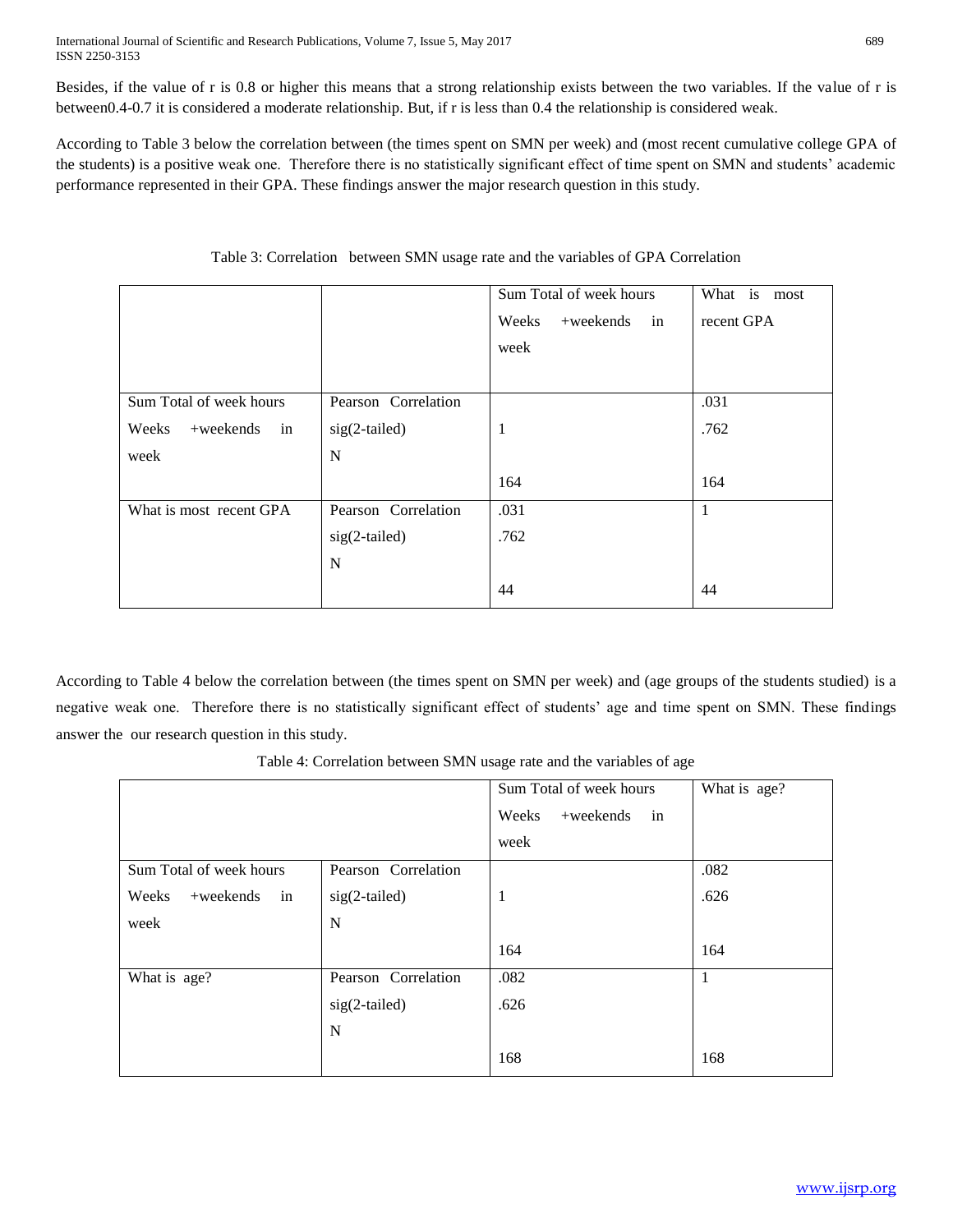### **Correlation between SMN Variables and SAP**

The relationship between the student academic performance (SAP) with interactivity with peers (INT\_P), interactivity with the teacher (INT\_T), engagement (ENG) and collaborative learning (CL) were analyzed.

Table 5 shows the Pearson correlation coefficient at 99 % confidence level. The best correlation was found between the student academic performances (SAP) with engagement with correlation coefficient of 0.666. The letters INTP stand for interactivity with peers, letters INT-T stand for interactivity with the teachers, letters ENG engagement, letters CL collaborative learning and letters SAP students' academic performance.

Result of Pearson correlation shows that there is statistically significant positive relationship between interactivity with the teachers and interactivity with peers ( $r = 0.554$ ,  $P < 0.01$ ). Results demonstrate that relationship between these two construct is moderate and interactivity with the teachers and interactivity with peer's combination contributing moderately towards students' academic performance. Engagement correlation results with interactivity with peers (r= 0.452, P<0.01) demonstrate moderate positive relationship, while engagement results with interactivity with the teachers ( $r = 0.604$ ,  $P < 0.01$ ) demonstrate positive relationship showing that these two construct are contributing moderately towards students' academic performance. Similarly, construct of collaborative learning correlation results with interactivity with peers ( $r = .488$ ,  $P < 0.10$ ), interactivity with the teachers ( $r = .533$ , P<0.10) and engagement (r= 0.557, P< 0.10) demonstrate positive and significant relationship. These results highlight that collaborative learning relationship with interactivity with peers, interactivity with the teachers and the engagement, is contributing towards students' academic performance.

Table 5. Descriptive Statistics and Correlation Coefficient at 99 % Confidence Level.

|              | <b>INT-P</b> | <b>INT-T</b> | <b>ENG</b> | CL       | SAP |
|--------------|--------------|--------------|------------|----------|-----|
| <b>INT-P</b> |              |              |            |          |     |
| <b>INT-T</b> | $.554**$     |              |            |          |     |
| <b>ENG</b>   | $.452**$     | $.604**$     |            |          |     |
| <b>CL</b>    | .488**       | $.533**$     | $.557**$   |          |     |
| <b>SAP</b>   | .5622**      | $.572**$     | $.666**$   | $.632**$ |     |

\*\*. Correlation is significant at the 0.01 level (2-tailed).

While the dependent variable students' academic performance has positive and significant correlation with collaborative learning (r= 0.632, P< 0.01) and positive correlation with collaborative learning. Correlation results of students' academic performance with interactivity with peers (r=  $0.622$ , P < 0.01); interactivity with the teachers (r= 0.572, P<0.01); engagement (r= 0.666, P< 0.01) so the positive and significant correlation with engagement. These results highlight that students' academic performance relationship with interactivity with peers, interactivity with the teachers and the engagement, is contributing to improve students' academic performance.

The table 6 indicate that interactivity with peers positively and significantly with collaborative learning  $(B2 = 0.283, p < 0.05)$  While support the interaction among the students may improve the students' academic performance through the collaborative learning. Interactivity with teachers positively and significantly with collaborative learning was  $(83 = 0.126, p < 0.05)$ . The interaction between students and teachers found to be lower than interactivity with peers. The engagement also has positively and significantly with collaborative learning with standardized beta coefficients of 0.283. The standardized beta coefficient between the collaborative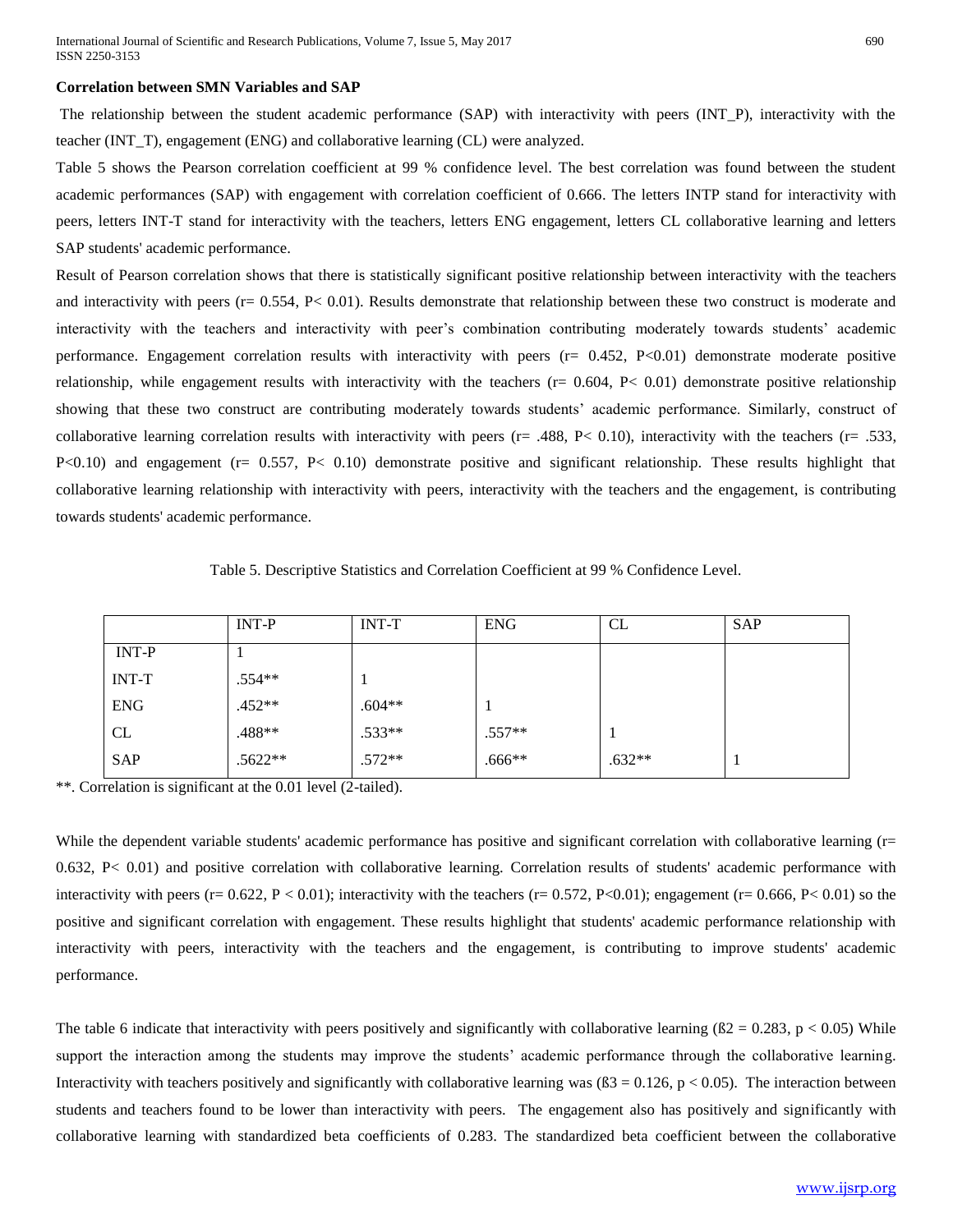learning and students' academic performance found to be a positively and significantly with value of 0.164 at significant level less than 0.05.

In line with the outcome of this study to understand students' academic performance by using social media in higher education, the following have been discovered: To acquire a general satisfaction of social media since it encourages and facilitates student utilization of social media for collaborative learning, and boost the education and experience with a students. In terms of interactivity with peers on social media and acquired a higher percentage when it comes to students' academic performance at University since it influences it to be simple for student to go over questions along with other students through social media It is easy to networking with peers and interact with them because it is the same age, class and education level.

In terms of the students' academic performance with engagement acquired a typical percentage when it comes to academic performance of students at University since it provides coalition and sharing of knowledge in the class and library by using of social media any time. The collaborative learning with social media usage and acquired an average percentage when it comes to academic performance of students at University. Since it helps make the students feel confident enough to presenting the social media by collaborative between peers, teachers and engagement within the class.

| Coefficients <sup>a</sup> |                                                                                           |       |      |
|---------------------------|-------------------------------------------------------------------------------------------|-------|------|
|                           | Standardized                                                                              | T     | Sig. |
| Framework                 | Coefficients                                                                              |       |      |
|                           | <b>B</b> eta                                                                              |       |      |
| $CL$ ( $\beta$ 1)         | .164                                                                                      | 2.126 | .026 |
| INT $P(\beta2)$           | .283                                                                                      | 2.146 | .041 |
| INT T $(\beta 3)$         | .126                                                                                      | 2.337 | .081 |
| $ENG(\beta4)$             | .283                                                                                      | 2.754 | .005 |
|                           | a. Dependent Variable: student academic performance (SAP)                                 |       |      |
|                           | b. Predictors: (Constant), collaborative learning (CL)                                    |       |      |
|                           | c. Predictors: (Constant), collaborative learning (CL), interactivity with peers (INT_P), |       |      |
|                           | interactivity with the teacher (INT_T), engagement (ENG).                                 |       |      |

Table6: The standardized beta coefficients

Finally, In terms of the students' academic performance with interactivity with teachers of utilizing social media and acquired a Lowest percentage sometimes not allowed to communicate with teachers or shy students, but are good since it provides those more understanding form teachers, and academic achievement in education**.**

### **V. CONCLUSION AND RECOMMENDATION**

The study was conducted to examine the impact of social media on female students' academic achievement at Jimma University. Therefore; the study discovered that the use of social media had affected academic performance of female students negatively. The findings show that there is a correlation between the students' academic performance and their usage of social networks. Finally it revealed that the students tend to use social networks for social purposes than the academic ones in the university.

Based on the findings, we recommend that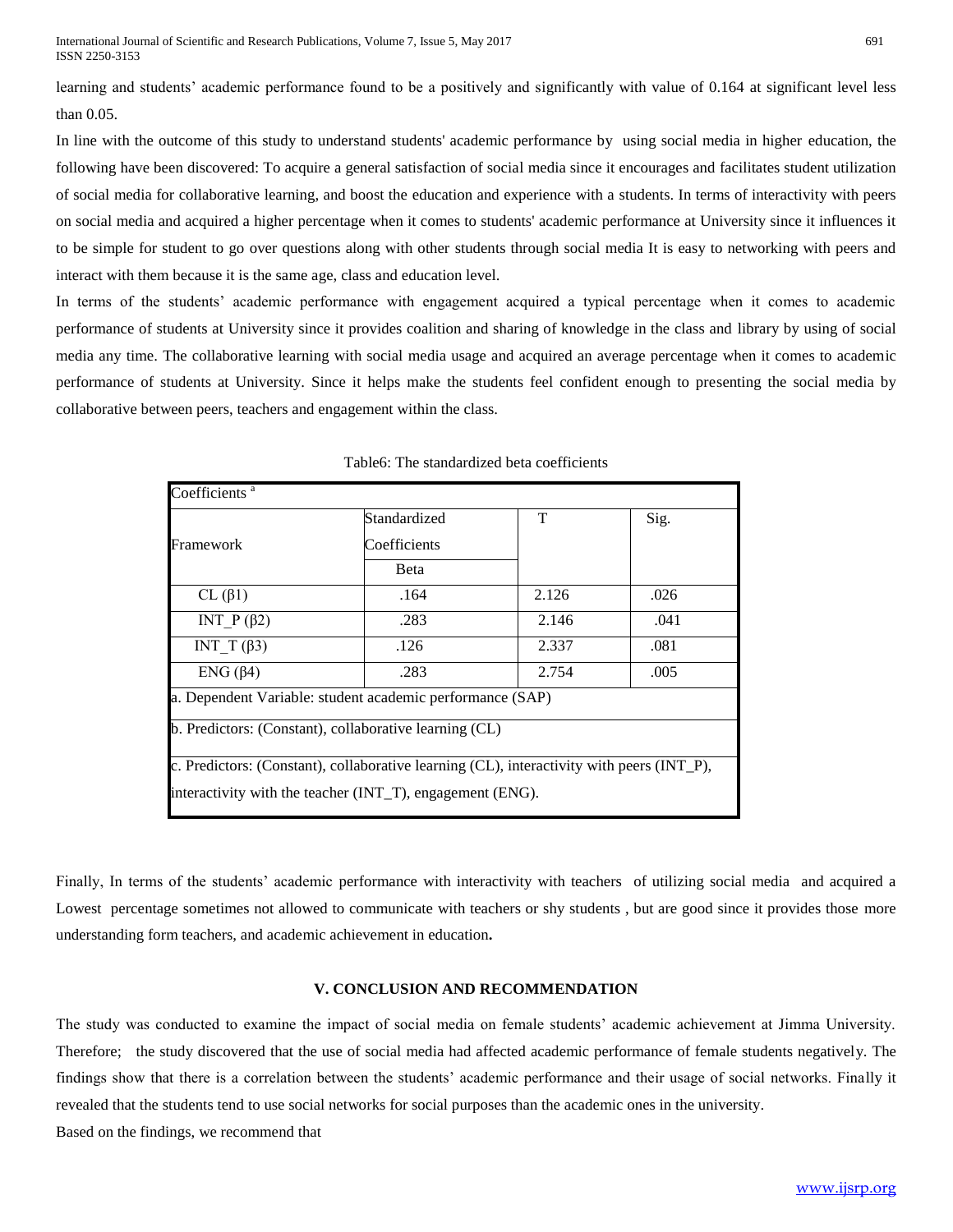International Journal of Scientific and Research Publications, Volume 7, Issue 5, May 2017 692 ISSN 2250-3153

Female students of the university should think more about the balancing equation of social media and academics

We also recommend that university instructors should encourage female students on using social sites for academic purpose (for e.g. online discussion on assignment, online examination, online paper submission and online evaluation).

The gender and youth office of the university should aware female students on the advantages and disadvantages of social media usage in collaboration with concerned university leaders and professionals.

# **ACKNOWLEDGEMENTS**

We would thank Jimma University office of v/president for Research & technology transfer for fully financing this research. We would also like to thank all data collectors and individuals who contributed to this work.

### **REFERANCE**

- 1. A. Lenhart, M. Madden. Social Networking &Teens. Retrieved from http://www.pewinternet.org/Reports/2007/Teens-Privacy-and-Online-Social-Networks.aspx
- *2.* DM. Boyd &NB. Ellison. Social Network Sites: Definition, History, and Scholarship. *Journal of Computer-Mediated Communication,2007, 13, 210-230*
- 3. K. Banquil, & NA. Chua. Social Networking Sites affects one's academic performance adversely. Retrieved from [http://www.scribd.com/doc/28919575/SOCIAL-NETWORKING-SITES-AFFECTONE%](http://www.scribd.com/doc/28919575/SOCIAL-NETWORKING-SITES-AFFECTONE%25)
- 4. JA. Paul, HM. Baker, JD. Cochran. Effect of online social networking on student academic performance. *Computers in Human Behavior, 2012, 28(6), 2117-2127*
- 5. C. Madge, J. Meek, J. Wellens, T. Hooley. Facebook, social integration and informal learning at university: *Learning, Media and Technology, 2009, 34(2), 141-155.*
- 6. University of New Hampshire (2009, December 29). Student grades not affected by social networking" suggests study. *The Independent*. Retrieved fro[m http://www.independent.co.uk/news/media/student-grades-not-affected-by-socialnetworking](http://www.independent.co.uk/news/media/student-grades-not-affected-by-socialnetworking-%20suggests-study-1852407.html)[suggests-study-1852407.html](http://www.independent.co.uk/news/media/student-grades-not-affected-by-socialnetworking-%20suggests-study-1852407.html)
- 7. G. Kennedy, B. Dalgarno, S. Bennet, K. Gray, *et.al*. 2009. Educating the Net Generation: A Handbook of Findings for Practice and Policy. Carlifornia, USA: Creative Commons.
- 8. A. Hemmi, S. Bayne, R. Land. The appropriation and Repurposing of Social Technologies in Higher Education. *Journal of Assisted Learning, 2009, 25, 19-30*.
- 9. MC. Jones, & MB. Twidale. What's in a name? Exploring the connections between abstraction and appropriation. International reports on socio-informatics , 2005, 2(2), 43-47.
- 10. S. Hamid, J. Waycott, S. Chang, S. Kurnia. Appropriating Online Social Networking (OSN) activities for higher education: Proceedings ascilite Hobart, 2011, 526-538.
- 11. C. McLoughlin, & JWL. Lee. The Three P's of Pedagogy for the Networked Society: Personalization, Participation, and Productivity. International Journal of Teaching and Learning in Higher Education, 2008, 20(1), 10-27.
- 12. N. Jones, H. Blackey, K. Fitzgibbon, E. Chew. Get out of MySpace! Computers & Education, 2010, 54, 776-782.
- 13. Kennedy,Judd, Churchward, Gray, Krause. First Year Students' Experiences With Technology: Are They Really Digital Natives? AJET, 2008, 24(1), 108-122.
- 14. S. Hamid, S. Chang, S. Kurnia. Identifying the use of online social networking in higher education. Same places, different spaces. Proceedings Ascilite Auckland 2009.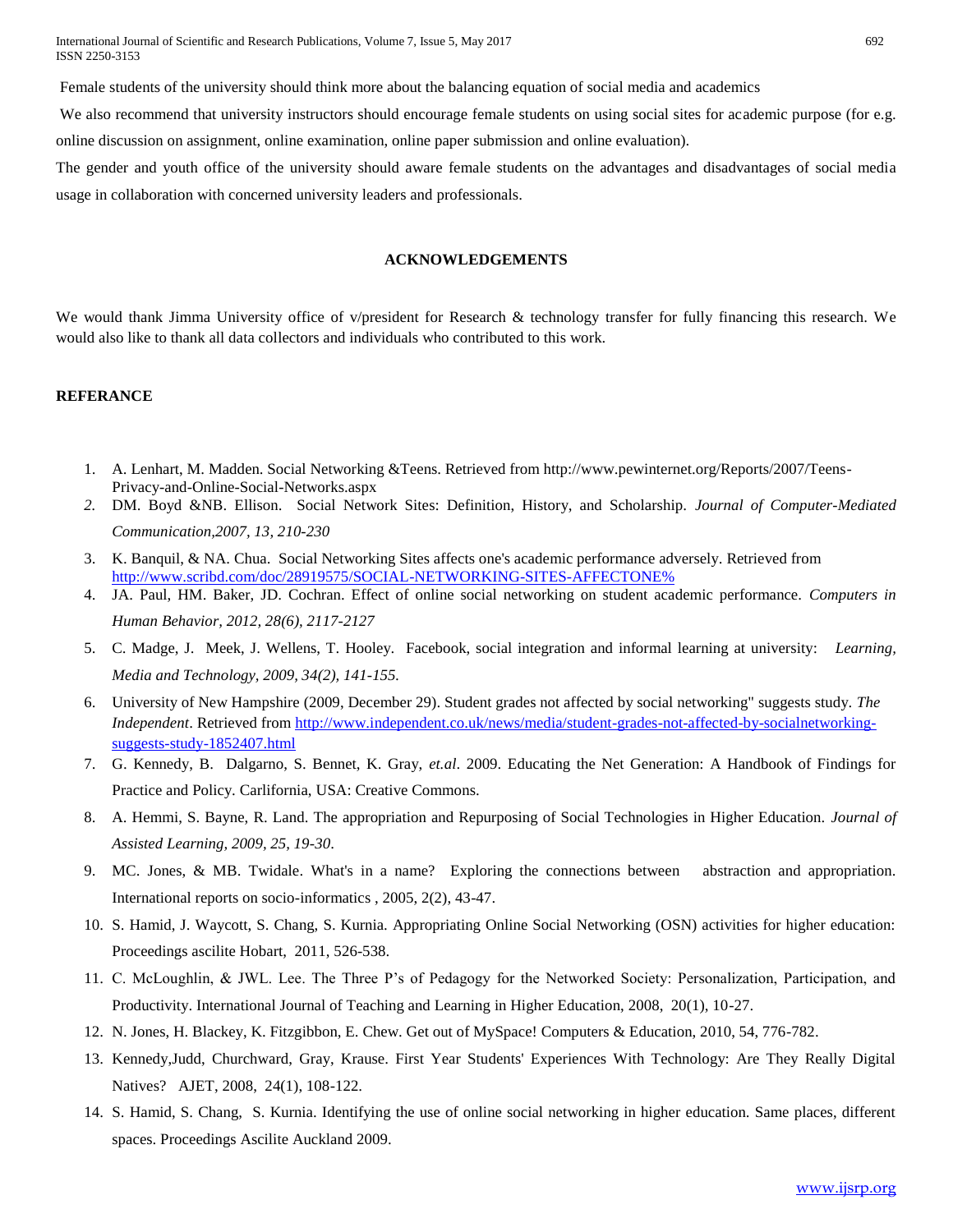- 15. N. Dabner. A case study of a student– student ementoring initiative. Proceedings of society for information technology and teacher education international conference 2011. Nashville, TN: AACE 1-880094-84-3, 2011
- 16. D. Mack A. Behler, B. Roberts, E. Rimland. Reaching students with Facebook: Data and best practices. Electronic Journal of Academic and Special Librarianship, 2007, 8, 107-114.
- 17. C. Dale, &J. Pymm. Podagogy The iPod as a Learning Technology. Active Learning in Higher Education, 2009, 10, 84-96.
- 18. M. Andreas, Kaplan, M. Haenlein. The challenges and opportunities of Social Media. Business Horizons, 2010, 53, 59-68.
- 19. P. Ractham, D. Firpo. Using Social Networking Technology to Enhance Learning in Higher Education: 2011 44th Hawaii International Conference, pp.1-10, 4-7.
- 20. Hao Jiang, MingXi Tang;(2010) , "Web-Based Learning Platforms Integrating Social Networking for Design Education at High Schools in China," Computational Intelligence and Software Engineering (CiSE), 2010 International Conference on, 1- 3, 10-12 Dec. 2010.
- 21. Yampinij et al, 2012. A conceptual framework of Social networking to aid Collaborative Learning (SSCL) for improving understanding construction.
- 22. U. Khan, 2009. Facebook students underachieve in exams. Daily Telegraph. Retrieved on July, 2015, From: http://www.telegraph.co.uk/education/educationnews/5145243/Faceb ook students-underachieve-in-exams.html.
- 23. Englander, Terregrossa and Wang. Educational Review. journal of education. 2010, 62, 85 -96.
- 24. K. Nalwa AP. Anand. CyberPsychology Behaviordoi. 2003, 6, 653-656.
- 25. A. Karpinski. A description of Facebook use and academic performance among undergraduate and graduate students. Annual Meeting of the American Educational Research Association, 2009, San Diego, Calif.
- 26. C. Madge, J. Meek, J. Wellens, T. Hooley(2009) Facebook, social integration and informal learning at university. Learning, Media and Technology, 2009, 34, 141-155.
- 27. Kubey, Lavin, and Barrows. Internet use and collegiate academic performance decrements: Early findings. J. Commun, 2001, 51, 366-382.
- 28. Wang, Chen & Liang (2011). The Effects of Social Media on College Students. The Alan Shawn Feinstein Graduate School. Providence: Johnson & Wales University .
- 29. Stollak, Vandenberg, Burklund, & Weiss. The Impact of Social Networking Usage on grades Among College Students. ASBBS, 2011, 18, 859-865.
- 30. Rouis, Limayem, & Salehi-Sangari. Impact of Facebook Usage on Students' Academic Achievement: Role of Self-Regulation and Trust. Journal of Research in Educational Psychology, 2011, 9, 961-994.
- 31. Canales, Wilbanks & Yeoman. Facebook Usage in Relation to Personality and Academic Performance. Modern Psychological Studies, Spring, 2009.
- 32. Ahmed & Qazi. A look out for academic impacts of social networking sites (SNSs): A student based perspective. African Journal of Business Management, 2011, 5, 5022-5031.
- 33. Hargittai, & Hsieh . Predictors and Consequences of Differentiated Practices on Soical Network Sites. Information, Communication & Society, 2010, 13, 515-536.
- 34. Pasek & Hargittai. Facebook and academic performance: Reconciling a media sensation with data. First Monday, 2009, 14(5-4).